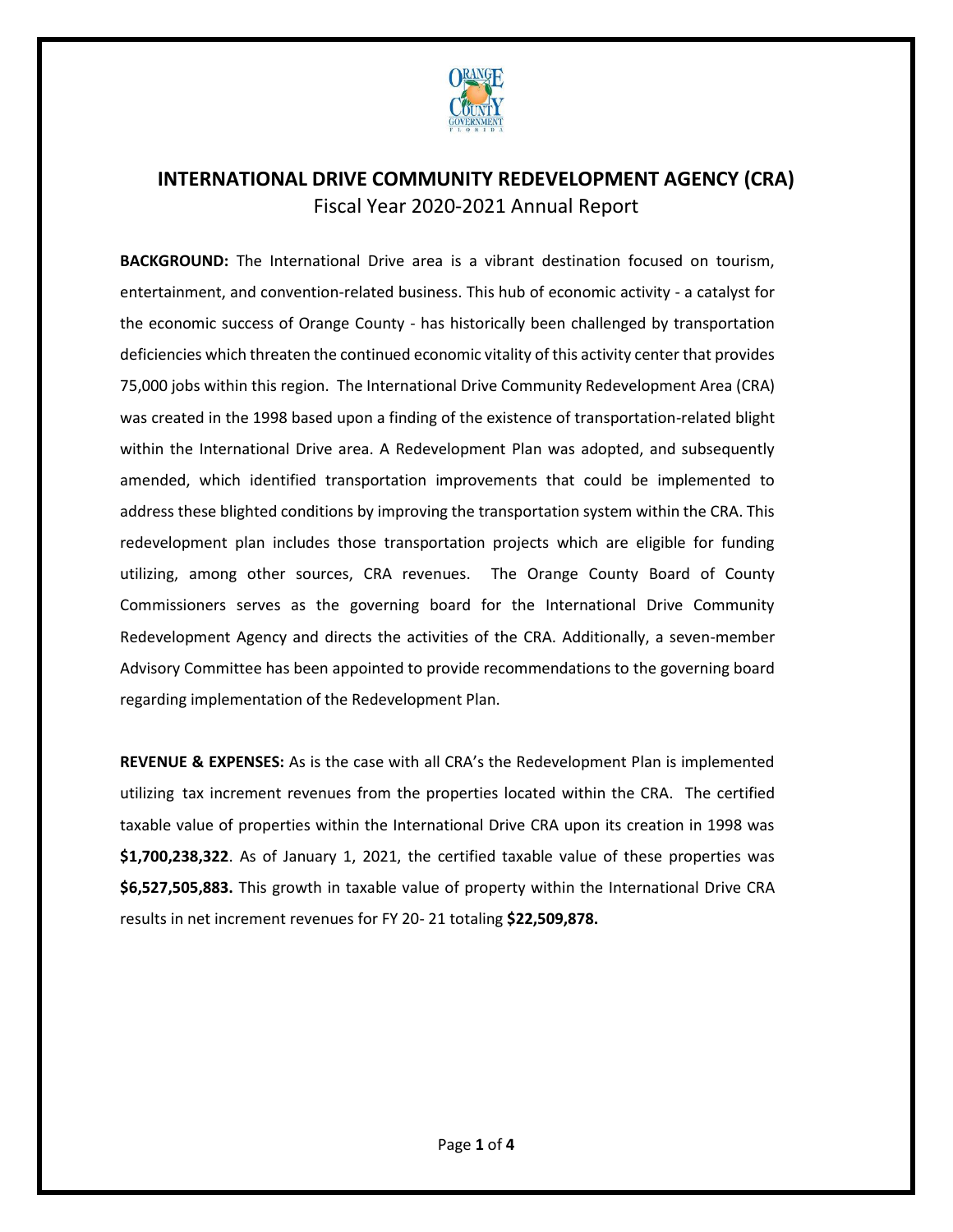

**TOTAL EXPENDITURE BREAKDOWN:** Total expenditures during FY 20-21 were \$1,623,221. These expenditures represent full or partial costs associated with eight (8) projects that were under development or completed during this fiscal year. These projects are listed as follows:

| John Young Parkway and Interchange at Sand Lake Road | \$3,031   |
|------------------------------------------------------|-----------|
| International Drive Widening                         | \$170,383 |
| <b>International Drive Transit Lanes</b>             | \$274,925 |
| International Drive Ultimate Transit System          | \$106,183 |
| <b>Pedestrian Enhancements</b>                       | \$916,965 |
| <b>Transportation Systems Management</b>             | \$5,553   |
| Tangelo Park Pedestrian Traffic Calming              | \$50,000  |
| Kirkman Road Extension                               | \$96,006  |

Information, details and specific action steps taken with respect to International Drive Transit Lanes, Tradeshow Boulevard, International Drive Ultimate Transit System and Pedestrian Enhancements are as follows:

**INTERNATIONAL DRIVE TRANSIT LANES:** This project includes design and construction of improvements to International Drive and a portion of Universal Boulevard between Destination Parkway and Sand Lake Road that will provide 12 ft. lanes for transit use along this corridor. These improvements will enhance transit operations and improve traffic flow in this area by removing buses from the general use lanes. Funding in FY 20-21 was utilized to continue the final design and right-of-way assessments.

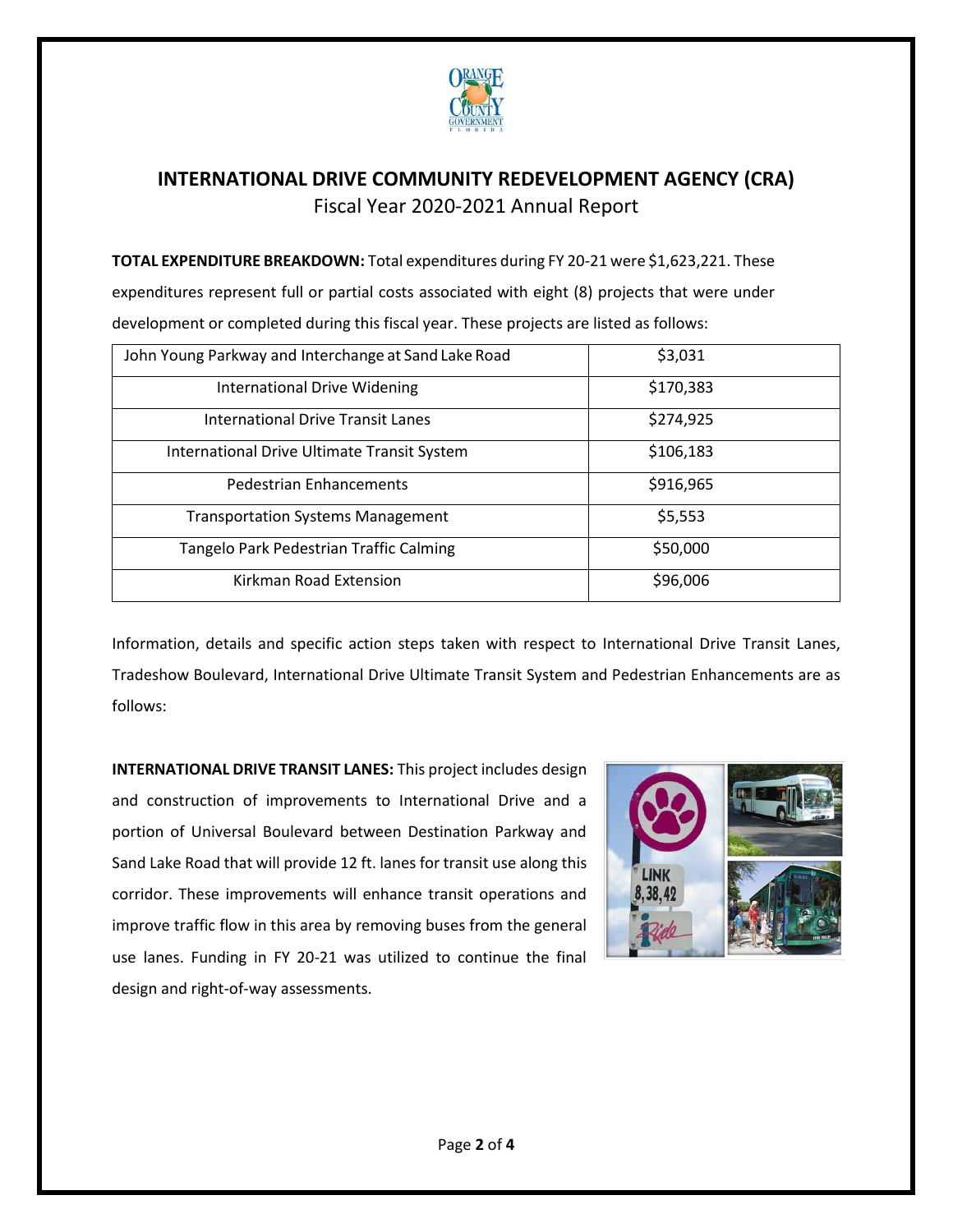

# **TRADESHOW BOULEVARD & KIRKMAN ROAD EXTENSION:**

Included as part of the International Drive Transit Feasibility and Alternative Technology Assessment (TFATA) was an evaluation of the potential to implement improvements to Tradeshow Boulevard, to include the addition of vehicular travel lanes and transit lanes between Destination Parkway



and Universal Boulevard. Kirkman Road is being extended south of Sand Lake Road and will end at the intersection of Tradeshow Boulevard and Universal Boulevard. The road was designed as a six-lane general use roadway with two dedicated transit lanes. The existing two-lane Tradeshow Boulevard will be over capacity once the Kirkman Road improvements are completed. Procurement of engineering design consulting services commenced in FY21.

**INTERNATIONAL DRIVE ULTIMATE TRANSIT SYSTEM:** The International Drive Transit Feasibility and Alternative Technology Assessment (TFATA) was performed in order to define the longer-term transit solution within the CRA. This study evaluated potential transit technologies, alignments, and financial considerations to more effectively address traffic congestion with a sustainable solution that meets the extensive and varying mobility needs



within this area. The recommendations included consideration of premium bus rapid transit service that would utilize the infrastructure currently being designed with the International Drive Transit Lanes project. The study was approved by the Board of County Commissioners in FY 21.